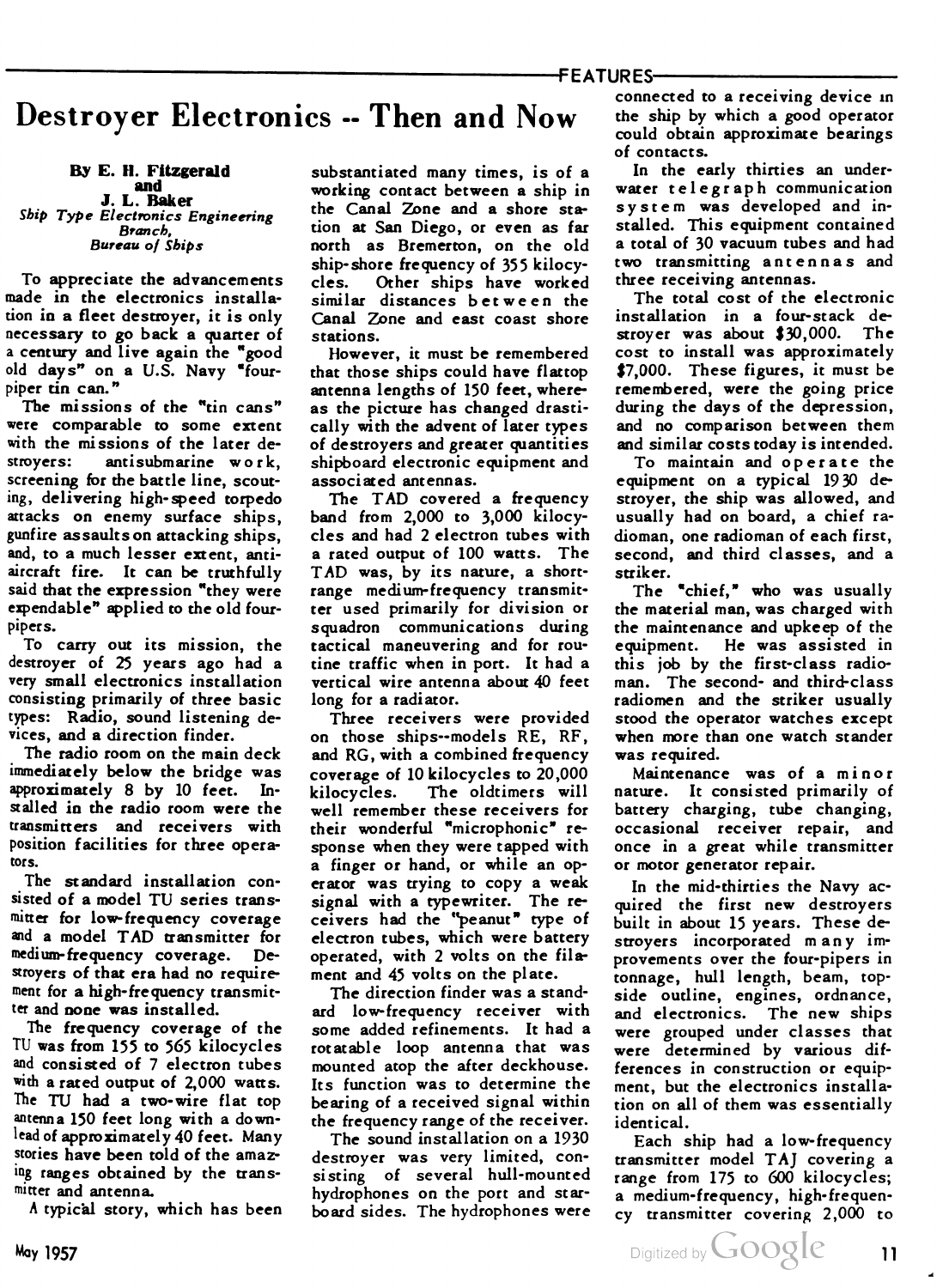18,000 kilocycles; a low-frequency receiver model RAA covering <sup>10</sup> kilocycles to 1,000 kilocycles in five bands; and a medium-frequen cy, high-frequency receiver model RAB covering 1,000 kilocycles to 30,000 kilocycles in eight bands.

The RAA and RAB models were the first superheterodyne receivers installed in destroyers. They were the first receivers that could be operated from the ship's powerline, a capability that eliminated the need for batteries.

In addition to the radio trans mitters and receivers, each ship had a low-frequency direction finder and an improved underwater sound installation. For the first time, a sonar equipment with echo-ranging capabilities was installed in de stroyers. The first of these equip ments was designated model QC.

The QC equipments, plus later models such as the QCA and QCB, were the mainstays of U.S. anti submarine warfare all through World War II. Many refinements and some improvements in presentation of information, such as the bearing deviation indicator (BDI), were in stalled as rapidly as they were produced and furnished to the Fleet.

When World War II began, and as equipments became available, de stroyers and other Fleet units were outfitted with a new development in electronics—radar.

The first types of radar to be in stalled on destroyers were the SC series air search radar, the SG series surface search radar, and the FD (later designated mark 4) fire control radar. All of these radars did yeoman work throughout World War II. U.S. superiority in radar equipment ana operating per sonnel were major contributing factors to success in surface and air-surface battles.

However, as most oldtimers will remember, it was sometimes diffi cult to persuade skippers and gunnery officers of the value of the new device. But later, when these officers were alerted to the pres ence of an enemy surface or air craft long before human lookouts spotted them, and when, after proper acquisition of the fire con trol radars, the enemy was fired on and hit or sunk, even before

the optical rangefinder could come into operation— who then could deny radar capabilities?

In the night battles of the war, radar really came into its own. For at night, no other method than radar can detect approaching enemy craft, and no other method can ob tain range, bearing, course, and

speed. Before the close of World War II, many other new techniques ap peared in destroyers and in other types of ships. An electronic method of identification in which the principles of radar were used was introduced. It proved satis factory, particularly in the identi fication of approaching aircraft.

The cost of the electronics in stallation (not including that of fire control radars) on a Fletcher-class type of destroyer at the end of World War II was about \$ 150,000. The cost to install the equipment was about \$50,000. The total number of electron tubes in a typical installation was many times the number contained in a four-stack destroyer; the two radars alone had more than 100 tubes.

The number of technicians al lowed, and on board, had not at that time been increased commen surate with the increase in quantity and complexity of equipment. Many destroyers had on board only one or two qualified technicians to



Top: The USS Gamble (DD-123) before her conversion to a high-speed minelayer in 1929. The Gamble was typical of the four-stack destroyers of World War I. in 1929. The Gamble was typical of the four-stack desiroyers of world war i.<br>Bottom: A broadside view of the USS Forrest Sherman (DD-931), the first in the latest class of Fleet destroyers.

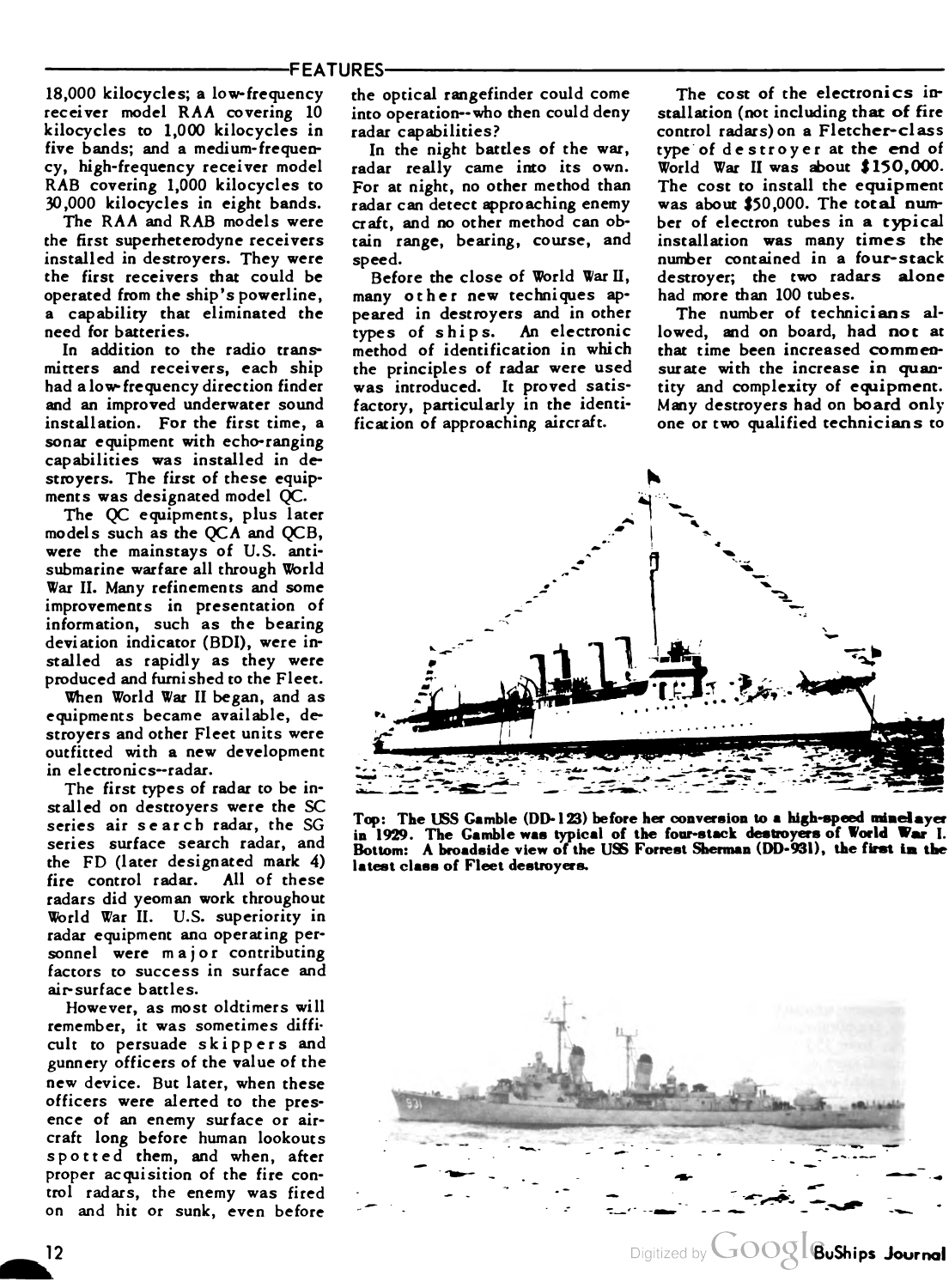maintain all of the electronics equipment, including the fire control radars. This situation has, unfortunately, deteriorated even more in the past few years.

From the close of World War II until the present the Bureau of Ships has been constantly striving to place the latest types of elec tronic equipments in destroyers. Improvements have been made in all fields of the art.

• Surface search radars have been improved to the point that commanding officers rely on them almost exclusively for bad weather navigating and close quarters op erations.

• Longer ranges and better meth ods of presentation have been in corporated into the air search radar and associated equipment.

• Remote indicators of radar equipments are now installed in all the vital spaces of a Fleet destroyer.

• Facilities are provided to op erate practically any one of the radars installed in the ship. Thus the radar information can be used by responsible officers at strategic locations throughout the ship with out interfering with the operations at any other location.

In addition to the improved air and surface search radar facilities, a third type of radar has been in stalled in certain destroyer types. It is referred to as a height- finding radar and is used in antiaircraft defense almost exclusively.

However, in case of a failure of the conventional air search radar, the height-finding radar can be used for that purpose and still con tinue to function as a height-finder. This radar determines range, bear ing, and height of any aircraft from which it receives an echo. It has <sup>a</sup> high-power radiofrequency output and provides reliable long-range capabilities.

New and greatly improved meth ods of electronic identification have been incorporated into the electronics installation in de stroyers. They function in a man ner similar to their predecessors but have many refinements and ad vantages.

Great strides have been made in electronic countermeasures, and the very latest of these equipments are installed in our Fleet de stroyers. Enemy electronic trans missions of practically any type can be intercepted and analyzed without the enemy's being aware that he has been detected. Further, through special circuits and an tennas, his bearing and range from the intercepting ship can be de termined.

Perhaps the greatest strides in destroyer electronic installations have been made in the underwater sound field—principally since one of the primary missions of a de stroyer is antisubmarine warfare.

The Navy is constantly striving to obtain greater reliable under water detection ranges. Longer ranges are necessary because of increase in speed capabilities of submarines during the past few years. However, long-range detec tion is not the only improvement in the sonar field.

The Navy has made many im provements in the methods of pres entation of information obtained through sonar equipment. New concepts of antisubmarine warfare have been developed that require the utmost in coordination between the equipment and other departments in the ship.

Underwater communication cap abilities have been vastly improved during the past few years, and for navigation purposes Navy depthdetermining equipments are the best.

Other important improvements have been made in the communica tions field on anew Fleet destroyer. An example is the very latest class, the DD-931. In these ships, the class allowance consists of four medium-frequency, high-frequency transmitters, with variable power output and flexible frequency cov erage adequate to meet the require ments of present-day communica tions.

In addition to the MF/HF trans mitters, the ship has a large num ber of manually and automatically operated ultra-high-frequency trans mitters. Two very high-frequency transmitters are installed, but they will eventually be replaced with UHF equipment. To operate with these transmitters are an

equivalent number of manually and automatically operated receivers covering the same frequency range.

To connect the transmitters and receivers properly many transmit ter and receiver switchboards have been installed in the main radio room, in the combat information center, and in auxiliary radio. This arrangement gives maximum flexi bility of use of the equipment from any space on the ship that has the necessary remote control facilities. Some spaces so equipped are the pilothouse, the open bridge, the underwater battery plot, and, of course, the radio central and the CIC.

The modern destroyer also has three teletypewriters and associ ated terminal equipment providing for transmission and reception of printed page messages at  $60$  words a minute. The teletypewriters are in radio central and CIC.

The space required to install the radio communication equipment on a DD-931-class destroyer is about 300 square feet, not including that required at the remote operating positions nor for all the bulkheadmounted components. Large though this may seem to the old destroyer man, the "shack" is still cramped for space. Without miniaturization and compactness, the space re quirements would be absolutely prohibitive on this type of ship.

However, reduction in size by miniaturization techniques has placed an almost unbearable burden on the technical force of the ships. No longer is it possible to make repairs and test the receivers and transmitters with a "pair of gas pliers" and <sup>a</sup> "borrowed mul timeter. "

The total cost of the electronics installation (not including fire control) on a DD-931-class destroyer is about \$700,000, and the cost of installation \$355,000.

To illustrate the increase in the maintenance load, the number of electron tubes used today can be compared with a World War II de stroyer, and, even farther back, the old "four pipers." The com plete electronic installation on the DD-931 class takes approximately 4,000 electron tubes and the cir cuits necessary to operate with

May 1957 **13** Digitized by  $\bigcup$   $\text{OOQIC}$  13